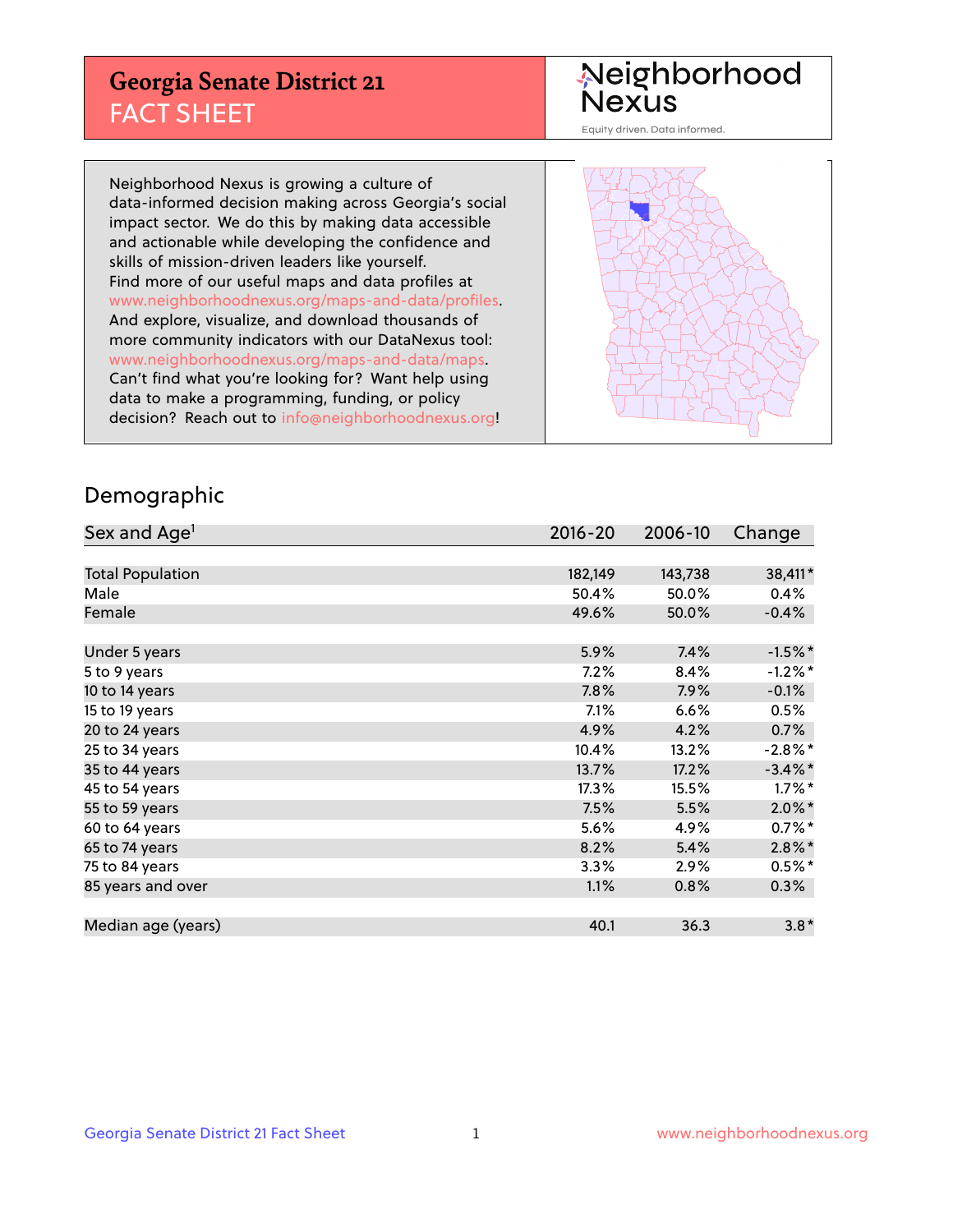## Demographic, continued...

| Race <sup>2</sup>                                            | $2016 - 20$ | 2006-10      | Change      |
|--------------------------------------------------------------|-------------|--------------|-------------|
| <b>Total population</b>                                      | 182,149     | 143,738      | 38,411*     |
| One race                                                     | 96.3%       | 98.8%        | $-2.5%$ *   |
| White                                                        | 79.5%       | 84.6%        | $-5.1\%$ *  |
| <b>Black or African American</b>                             | 7.5%        | 6.2%         | $1.3\%$ *   |
| American Indian and Alaska Native                            | 0.2%        | 0.1%         | 0.1%        |
| Asian                                                        | 7.6%        | 4.3%         | $3.2\%$ *   |
| Native Hawaiian and Other Pacific Islander                   | 0.1%        | 0.2%         | $-0.1%$     |
| Some other race                                              | 1.4%        | 3.4%         | $-2.0\%$ *  |
| Two or more races                                            | 3.7%        | 1.2%         | $2.5%$ *    |
| Race alone or in combination with other race(s) <sup>3</sup> | $2016 - 20$ | 2006-10      | Change      |
|                                                              |             |              |             |
| Total population                                             | 182,149     | 143,738      | 38,411*     |
| White                                                        | 82.8%       | 85.6%        | $-2.8\%$ *  |
| <b>Black or African American</b>                             | 8.8%        | 6.7%         | $2.1\%$ *   |
| American Indian and Alaska Native                            | 0.8%        | 0.3%         | $0.5%$ *    |
| Asian                                                        | 8.3%        | 4.9%         | $3.5\%$ *   |
| Native Hawaiian and Other Pacific Islander                   | 0.2%        | 0.2%         | 0.0%        |
| Some other race                                              | 3.1%        | 3.6%         | $-0.5%$     |
| Hispanic or Latino and Race <sup>4</sup>                     | $2016 - 20$ | 2006-10      | Change      |
| <b>Total population</b>                                      | 182,149     | 143,738      | 38,411*     |
| Hispanic or Latino (of any race)                             | 9.0%        | 9.0%         | $-0.0%$     |
| Not Hispanic or Latino                                       | 91.0%       | 91.0%        | 0.0%        |
| White alone                                                  | 73.8%       | 78.9%        | $-5.1\%$ *  |
| Black or African American alone                              | 7.3%        | 6.2%         | 1.1%        |
| American Indian and Alaska Native alone                      | 0.0%        | 0.1%         | $-0.1%$     |
| Asian alone                                                  | 7.5%        | 4.3%         | $3.2\%$ *   |
| Native Hawaiian and Other Pacific Islander alone             | 0.0%        | 0.2%         | $-0.1%$     |
| Some other race alone                                        | 0.4%        |              | 0.1%        |
| Two or more races                                            | 2.0%        | 0.2%<br>1.0% | $1.0\%$ *   |
|                                                              |             |              |             |
| U.S. Citizenship Status <sup>5</sup>                         | $2016 - 20$ | 2006-10      | Change      |
| Foreign-born population                                      | 24,652      | 16,583       | 8,069*      |
| Naturalized U.S. citizen                                     | 43.3%       | 32.0%        | $11.3\%$ *  |
| Not a U.S. citizen                                           | 56.7%       | 68.0%        | $-11.3\%$ * |
|                                                              |             |              |             |
| Citizen, Voting Age Population <sup>6</sup>                  | 2016-20     | 2006-10      | Change      |
| Citizen, 18 and over population                              | 123,196     | 93,118       | 30,078*     |
| Male                                                         | 48.8%       | 48.1%        | 0.7%        |
| Female                                                       | 51.2%       | 51.9%        | $-0.7%$     |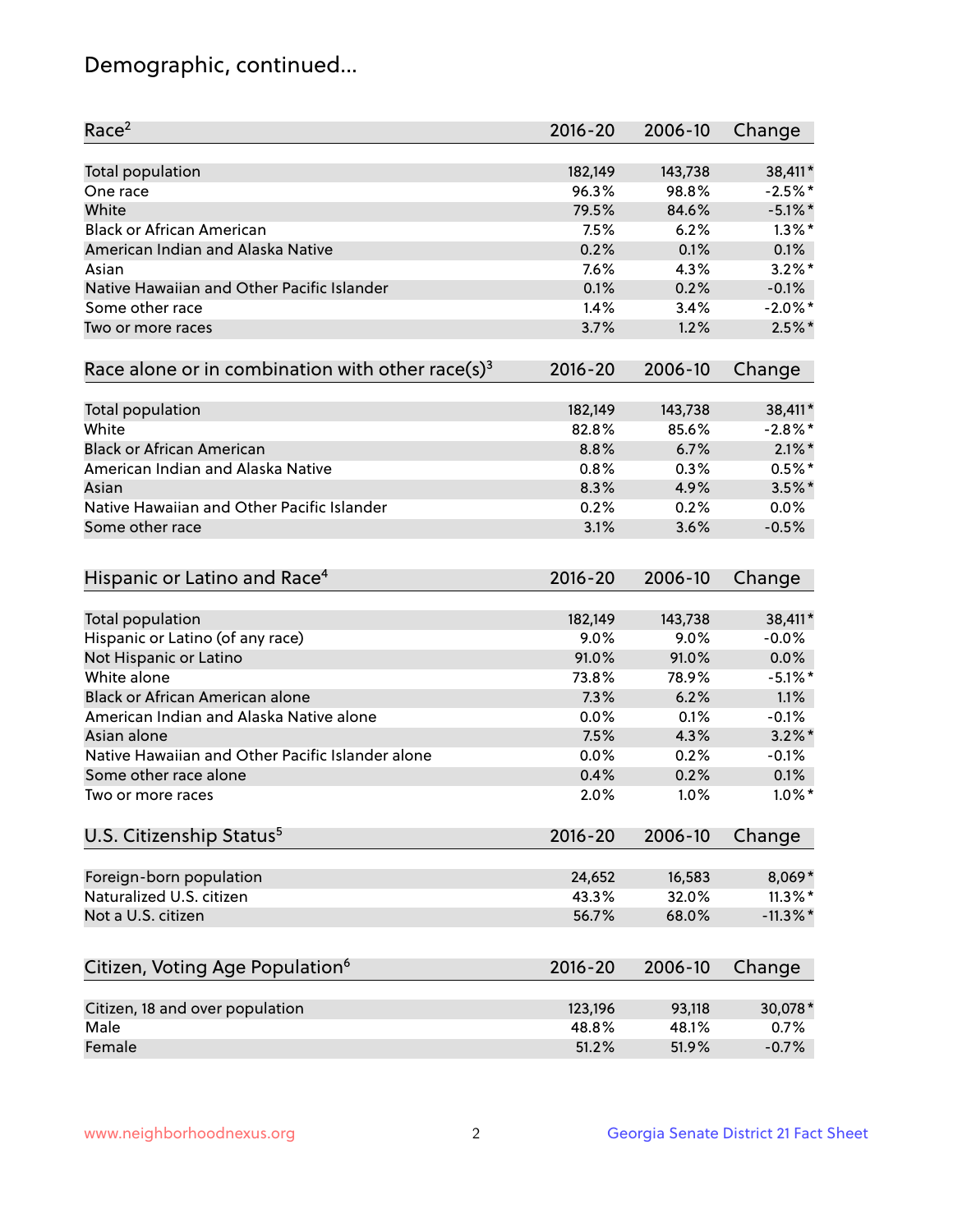#### Economic

| Income <sup>7</sup>                                 | $2016 - 20$ | 2006-10 | Change     |
|-----------------------------------------------------|-------------|---------|------------|
|                                                     |             |         |            |
| All households                                      | 64,346      | 51,752  | 12,594*    |
| Less than \$10,000                                  | 3.1%        | 3.7%    | $-0.5%$    |
| \$10,000 to \$14,999                                | 2.2%        | 2.8%    | $-0.6%$    |
| \$15,000 to \$24,999                                | 4.2%        | 6.9%    | $-2.6\%$ * |
| \$25,000 to \$34,999                                | 4.3%        | 7.0%    | $-2.7\%$ * |
| \$35,000 to \$49,999                                | 8.9%        | 11.3%   | $-2.3\%$ * |
| \$50,000 to \$74,999                                | 13.7%       | 17.2%   | $-3.6\%$ * |
| \$75,000 to \$99,999                                | 13.2%       | 13.1%   | 0.2%       |
| \$100,000 to \$149,999                              | 18.9%       | 17.6%   | 1.2%       |
| \$150,000 to \$199,999                              | 12.0%       | 9.8%    | $2.2\%$ *  |
| \$200,000 or more                                   | 19.4%       | 10.6%   | $8.8\%$ *  |
| Median household income (dollars)                   | 100,614     | 77,115  | 23,499*    |
| Mean household income (dollars)                     | 138,452     | 103,431 | 35,021*    |
| With earnings                                       | 85.4%       | 86.8%   | $-1.4\%$ * |
| Mean earnings (dollars)                             | 137,126     | 104,032 | 33,094*    |
| <b>With Social Security</b>                         | 24.8%       | 19.4%   | $5.4\%$ *  |
| Mean Social Security income (dollars)               | 23,113      | 17,176  | 5,936*     |
| With retirement income                              | 19.0%       | 13.3%   | $5.7\%$ *  |
| Mean retirement income (dollars)                    | 31,171      | 23,590  | 7,582*     |
| With Supplemental Security Income                   | $2.2\%$     | 1.4%    | 0.8%       |
| Mean Supplemental Security Income (dollars)         | 7,252       | 8,716   | $-1,464$   |
| With cash public assistance income                  | 0.7%        | 0.7%    | $-0.0%$    |
| Mean cash public assistance income (dollars)        | 269         | 4,218   | $-3,949$   |
| With Food Stamp/SNAP benefits in the past 12 months | 2.8%        | 2.5%    | 0.3%       |
|                                                     |             |         |            |
| Families                                            | 49,236      | 39,199  | 10,036*    |
| Less than \$10,000                                  | 1.6%        | 2.2%    | $-0.6%$    |
| \$10,000 to \$14,999                                | 1.5%        | 1.5%    | $-0.1%$    |
| \$15,000 to \$24,999                                | 2.9%        | 4.9%    | $-1.9%$ *  |
| \$25,000 to \$34,999                                | 3.2%        | 6.0%    | $-2.8\%$ * |
| \$35,000 to \$49,999                                | 6.8%        | 9.3%    | $-2.5%$ *  |
| \$50,000 to \$74,999                                | 13.3%       | 16.7%   | $-3.4\%$ * |
| \$75,000 to \$99,999                                | 13.1%       | 14.4%   | $-1.2%$    |
| \$100,000 to \$149,999                              | 20.1%       | 20.1%   | 0.0%       |
| \$150,000 to \$199,999                              | 14.0%       | 12.0%   | $2.0\%$ *  |
| \$200,000 or more                                   | 23.6%       | 13.0%   | 10.5%*     |
| Median family income (dollars)                      | 116,958     | 91,442  | 25,516*    |
| Mean family income (dollars)                        | 157,039     | 116,443 | 40,596*    |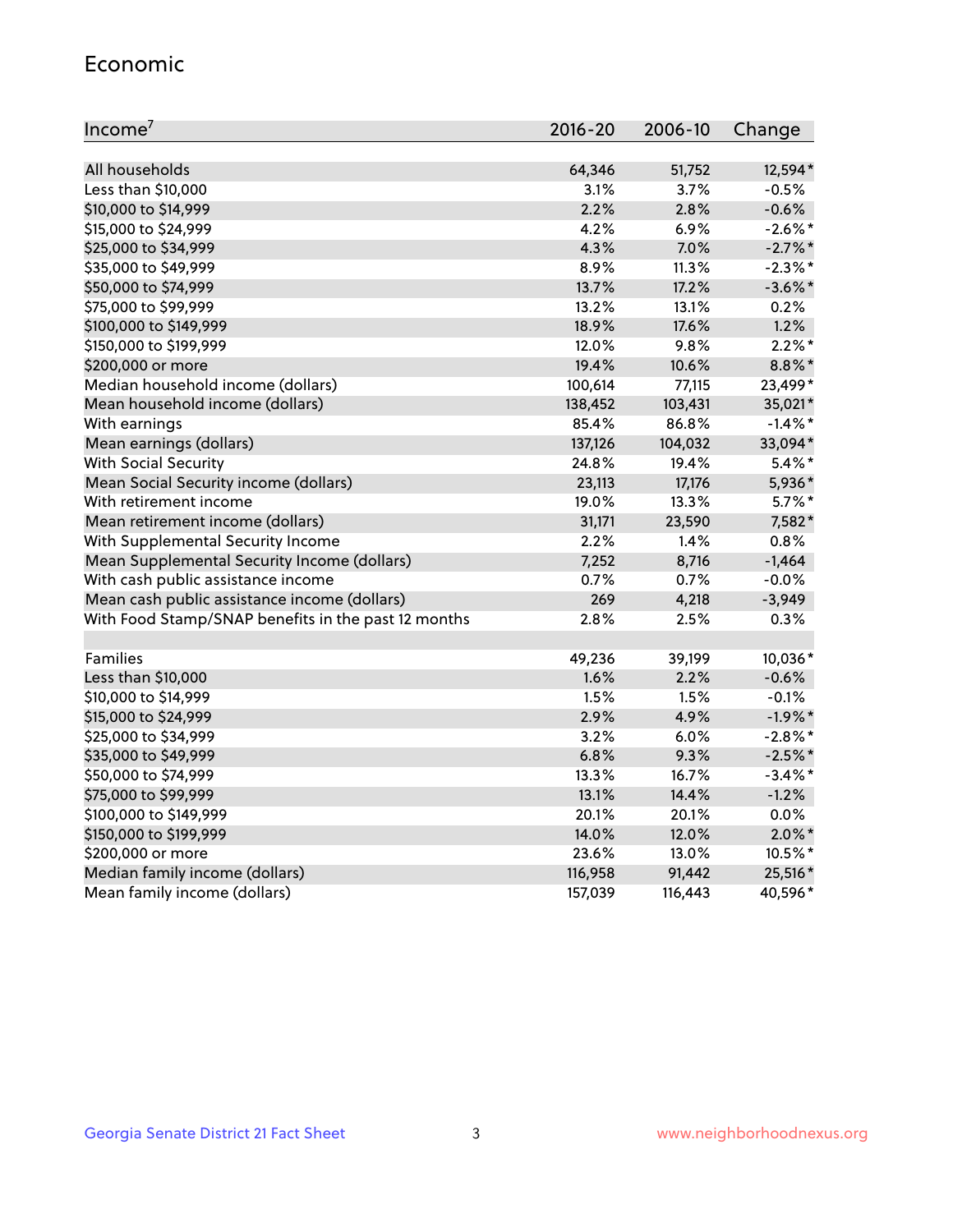## Economic, continued...

| Income, continued <sup>8</sup>                           | 2016-20 | 2006-10 | Change     |
|----------------------------------------------------------|---------|---------|------------|
|                                                          |         |         |            |
| Nonfamily households                                     | 15,110  | 12,553  | $2,557*$   |
| Median nonfamily income (dollars)                        | 54,926  | 41,758  | 13,168*    |
| Mean nonfamily income (dollars)                          | 74,642  | 60,405  | 14,237*    |
|                                                          |         |         |            |
| Median earnings for workers (dollars)                    | 48,768  | 40,840  | 7,929*     |
| Median earnings for male full-time, year-round workers   | 78,321  | 68,198  | $10,123*$  |
| (dollars)                                                |         |         |            |
| Median earnings for female full-time, year-round workers | 58,340  | 44,731  | 13,609*    |
| (dollars)                                                |         |         |            |
|                                                          |         |         |            |
| Per capita income (dollars)                              | 49,595  | 37,691  | 11,904*    |
|                                                          |         |         |            |
| Families and People Below Poverty Level <sup>9</sup>     | 2016-20 | 2006-10 | Change     |
|                                                          |         |         |            |
| <b>All families</b>                                      | 4.0%    | 5.3%    | $-1.3\%$ * |
| With related children under 18 years                     | 4.8%    | 7.3%    | $-2.5%$    |
| With related children under 5 years only                 | 6.3%    | 8.3%    | $-2.0%$    |
| Married couple families                                  | 2.7%    | 3.4%    | $-0.8%$    |
| With related children under 18 years                     | 2.4%    | 4.1%    | $-1.7%$    |
| With related children under 5 years only                 | 4.8%    | 5.5%    | $-0.6%$    |
| Families with female householder, no husband present     | 12.3%   | 19.6%   | $-7.4%$    |
| With related children under 18 years                     | 17.1%   | 25.4%   | $-8.3%$    |
| With related children under 5 years only                 | 33.1%   | 28.2%   | 4.9%       |
|                                                          |         |         |            |
| All people                                               | 5.8%    | 7.0%    | $-1.2%$    |
| Under 18 years                                           | 7.3%    | 8.4%    | $-1.0%$    |
| Related children under 18 years                          | 6.8%    | 8.2%    | $-1.4%$    |
| Related children under 5 years                           | 10.2%   | 11.0%   | $-0.9%$    |
| Related children 5 to 17 years                           | 5.8%    | 7.2%    | $-1.4%$    |
| 18 years and over                                        | 5.3%    | 6.5%    | $-1.2%$    |
| 18 to 64 years                                           | 5.3%    | 6.3%    | $-1.0%$    |
| 65 years and over                                        | 5.4%    | 7.8%    | $-2.4%$    |
| People in families                                       | 4.2%    | 5.9%    | $-1.7\%$ * |
| Unrelated individuals 15 years and over                  | 17.9%   | 15.5%   | 2.4%       |
|                                                          |         |         |            |
| Non-Hispanic white people                                | 4.2%    | 4.1%    | 0.1%       |
| Black or African-American people                         | 6.7%    | 14.7%   | $-8.0%$    |
| Asian people                                             | 3.4%    | 6.1%    | $-2.6%$    |
| Hispanic or Latino people                                | 20.6%   | 27.2%   | $-6.6%$    |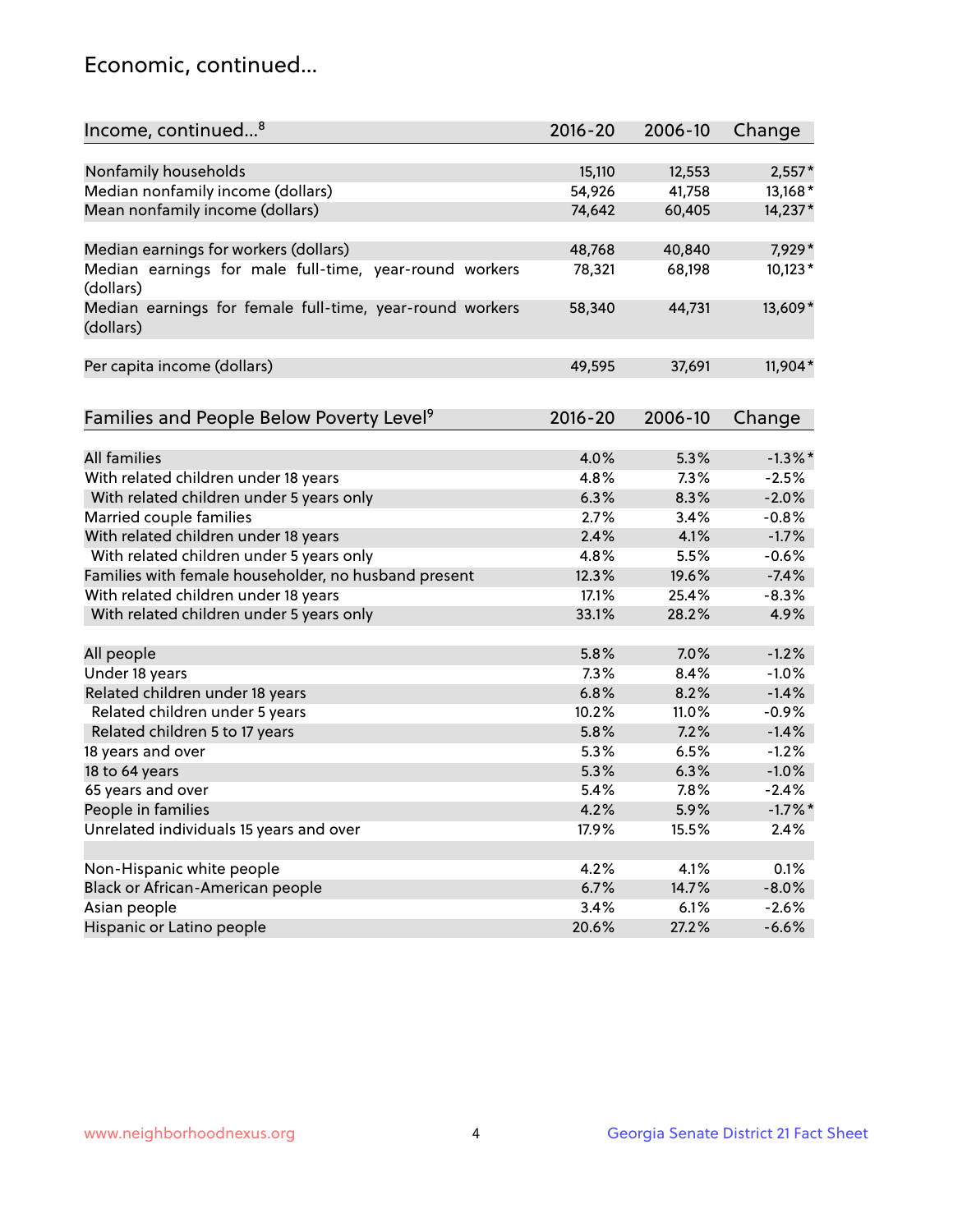## Employment

| Employment Status <sup>10</sup>                               | $2016 - 20$ | 2006-10 | Change     |
|---------------------------------------------------------------|-------------|---------|------------|
|                                                               |             |         |            |
| Population 16 years and over                                  | 141,165     | 107,178 | 33,987*    |
| In labor force                                                | 67.1%       | 69.7%   | $-2.6\%$ * |
| Civilian labor force                                          | 67.0%       | 69.6%   | $-2.6\%$ * |
| Employed                                                      | 64.1%       | 65.5%   | $-1.4%$    |
| Unemployed                                                    | 2.9%        | 4.2%    | $-1.2%$    |
| <b>Armed Forces</b>                                           | 0.0%        | 0.0%    | 0.0%       |
| Not in labor force                                            | 32.9%       | 30.3%   | $2.6\%$ *  |
| Civilian labor force                                          |             |         |            |
|                                                               | 94,645      | 74,647  | 19,998*    |
| <b>Unemployment Rate</b>                                      | 4.4%        | 6.0%    | $-1.6%$    |
| Females 16 years and over                                     | 71,037      | 54,623  | $16,414*$  |
| In labor force                                                | 59.5%       | 59.8%   | $-0.3%$    |
| Civilian labor force                                          | 59.5%       | 59.7%   | $-0.2%$    |
| Employed                                                      | 56.5%       | 56.1%   | 0.5%       |
|                                                               |             |         |            |
| Own children of the householder under 6 years                 | 12,764      | 12,654  | 110        |
| All parents in family in labor force                          | 60.4%       | 54.7%   | 5.7%       |
|                                                               |             |         |            |
| Own children of the householder 6 to 17 years                 | 32,915      | 26,789  | $6,126*$   |
| All parents in family in labor force                          | 67.0%       | 63.1%   | 3.9%       |
|                                                               |             |         |            |
| Industry <sup>11</sup>                                        | $2016 - 20$ | 2006-10 | Change     |
| Civilian employed population 16 years and over                | 90,517      | 70,178  | 20,339*    |
| Agriculture, forestry, fishing and hunting, and mining        | 0.4%        | 0.4%    | $-0.0%$    |
| Construction                                                  | 7.0%        | 8.8%    | $-1.7\%$ * |
| Manufacturing                                                 | 8.3%        | 9.2%    | $-0.9%$    |
| Wholesale trade                                               | 4.6%        | 3.8%    | $0.8\%$ *  |
| Retail trade                                                  | 11.3%       | 11.7%   | $-0.4%$    |
| Transportation and warehousing, and utilities                 | 4.1%        | 4.0%    | 0.1%       |
| Information                                                   | 3.7%        | 4.6%    | $-0.9%$ *  |
| Finance and insurance, and real estate and rental and leasing | 9.5%        | 10.3%   | $-0.8%$    |
| Professional, scientific, and management, and administrative  | 19.4%       | 17.2%   | $2.2\%$ *  |
| and waste management services                                 |             |         |            |
| Educational services, and health care and social assistance   | 17.1%       | 16.6%   | 0.5%       |
| Arts, entertainment, and recreation, and accommodation and    | 7.6%        | 6.6%    | 0.9%       |
| food services                                                 |             |         |            |
| Other services, except public administration                  | 4.0%        | 4.1%    | $-0.1%$    |
| Public administration                                         | 3.1%        | 2.7%    | 0.4%       |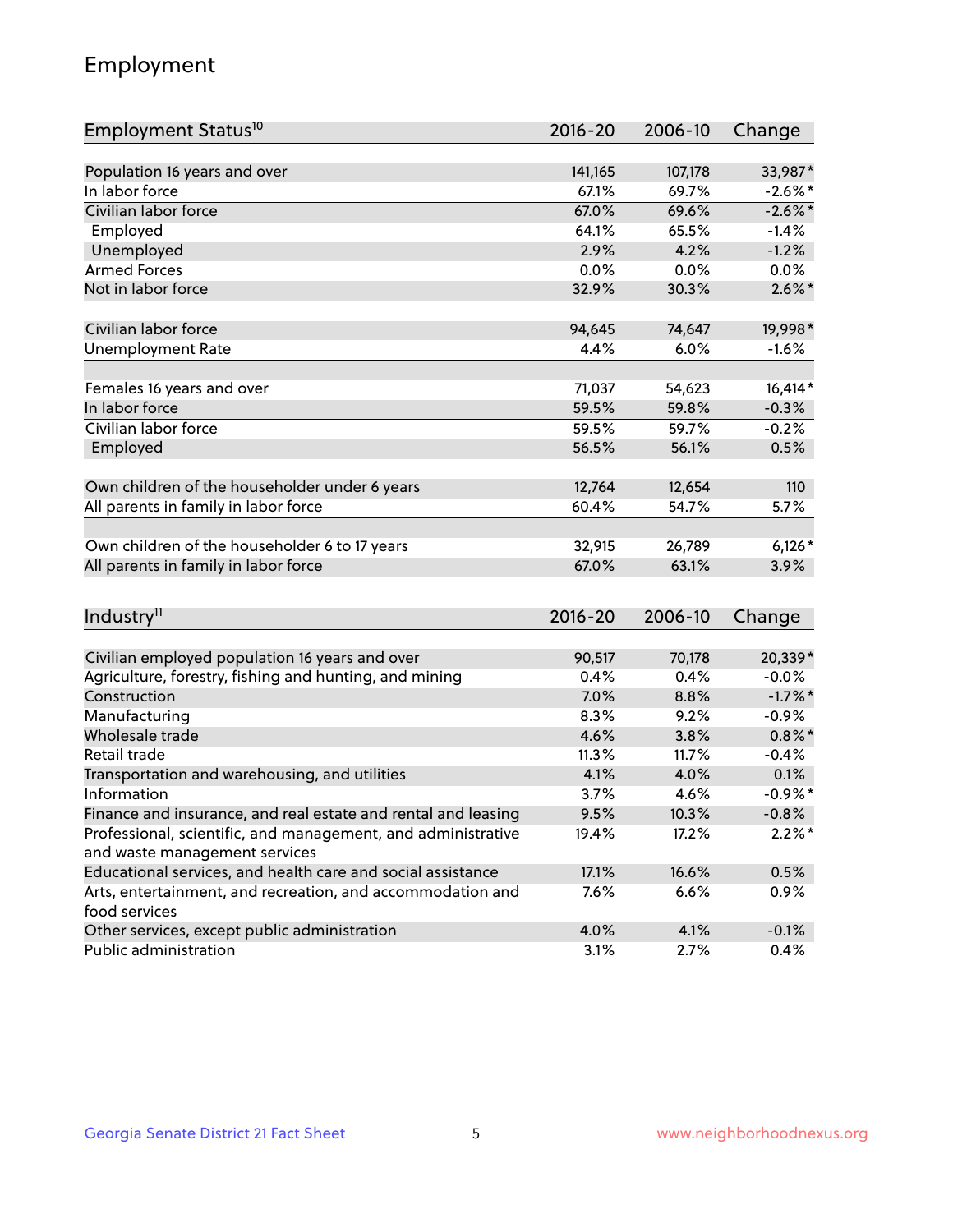## Employment, continued...

| Occupation <sup>12</sup>                                     | $2016 - 20$ | 2006-10 | Change     |
|--------------------------------------------------------------|-------------|---------|------------|
| Civilian employed population 16 years and over               | 90,517      | 70,178  | 20,339*    |
| Management, business, science, and arts occupations          | 50.1%       | 46.8%   | $3.3\%$ *  |
| Service occupations                                          | 11.7%       | 11.4%   | 0.3%       |
| Sales and office occupations                                 | 23.5%       | 27.2%   | $-3.7%$ *  |
| Natural<br>and<br>resources,<br>construction,<br>maintenance | 6.6%        | 8.2%    | $-1.7\%$ * |
| occupations                                                  |             |         |            |
| Production, transportation, and material moving occupations  | 8.1%        | 6.3%    | $1.7\%$ *  |
| Class of Worker <sup>13</sup>                                | $2016 - 20$ | 2006-10 | Change     |
| Civilian employed population 16 years and over               | 90,517      | 70,178  | 20,339*    |
| Private wage and salary workers                              | 85.0%       | 83.8%   | 1.2%       |
| Government workers                                           | 9.6%        | 9.5%    | 0.2%       |
| Self-employed in own not incorporated business workers       | 5.2%        | 6.5%    | $-1.4%$ *  |
| Unpaid family workers                                        | 0.2%        | 0.2%    | 0.0%       |
|                                                              |             |         |            |
| Job Flows <sup>14</sup>                                      | 2019        | 2010    | Change     |
| Total Jobs in district                                       | 101,718     |         | 31,746     |
|                                                              |             | 69,972  | 0.3%       |
| Held by residents of district                                | 16.8%       | 16.5%   |            |
| Held by non-residents of district                            | 83.2%       | 83.5%   | $-0.3%$    |
| Jobs by Industry Sector <sup>15</sup>                        | 2019        | 2010    | Change     |
| Total Jobs in district                                       | 101,718     | 69,972  | 31,746     |
| Goods Producing sectors                                      | 9.4%        | 6.6%    | 2.8%       |
| Trade, Transportation, and Utilities sectors                 | 16.0%       | 15.2%   | 0.8%       |
| All Other Services sectors                                   | 74.6%       | 78.1%   | $-3.5%$    |
|                                                              |             |         |            |
| Total Jobs in district held by district residents            | 17,108      | 11,570  | 5,538      |
| <b>Goods Producing sectors</b>                               | 12.0%       | 10.1%   | 1.9%       |
| Trade, Transportation, and Utilities sectors                 | 13.3%       | 11.3%   | 2.0%       |
| All Other Services sectors                                   | 74.7%       | 78.5%   | $-3.8%$    |
|                                                              |             |         |            |
| Jobs by Earnings <sup>16</sup>                               | 2019        | 2010    | Change     |
| Total Jobs in district                                       | 101,718     | 69,972  | 31,746     |
| Jobs with earnings \$1250/month or less                      | 18.1%       | 20.6%   | $-2.5%$    |
| Jobs with earnings \$1251/month to \$3333/month              | 23.4%       | 30.3%   | $-6.9%$    |
| Jobs with earnings greater than \$3333/month                 | 58.5%       | 49.1%   | 9.4%       |
|                                                              |             |         |            |
| Total Jobs in district held by district residents            | 17,108      | 11,570  | 5,538      |
| Jobs with earnings \$1250/month or less                      | 21.8%       | 23.6%   | $-1.9%$    |
| Jobs with earnings \$1251/month to \$3333/month              | 24.9%       | 31.7%   | $-6.8%$    |
| Jobs with earnings greater than \$3333/month                 | 53.3%       | 44.7%   | 8.7%       |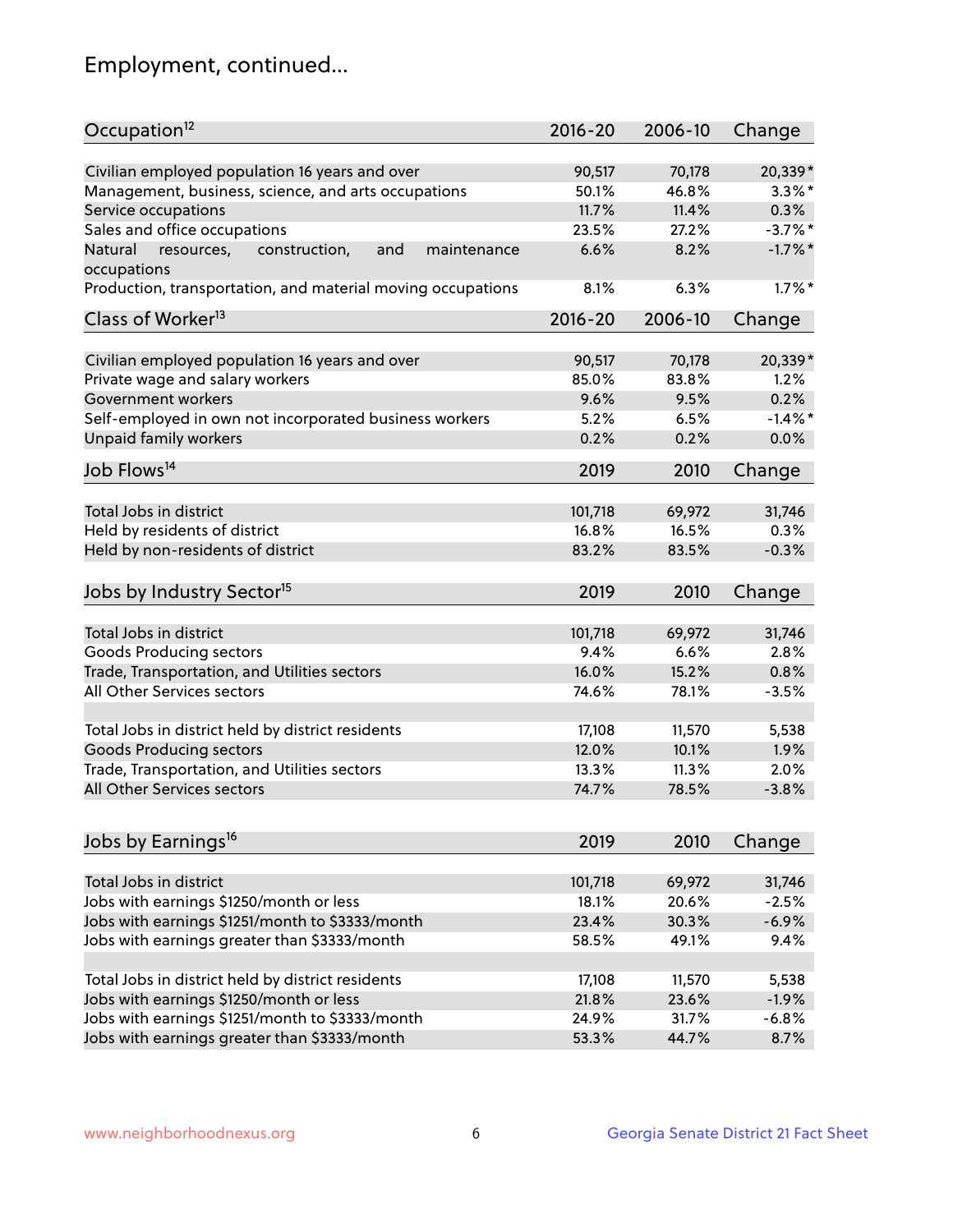## Employment, continued...

| 2019    | 2010   | Change  |
|---------|--------|---------|
|         |        |         |
| 101,718 | 69,972 | 31,746  |
| 20.9%   | 21.4%  | $-0.5%$ |
| 58.9%   | 64.3%  | $-5.5%$ |
| 20.3%   | 14.3%  | 6.0%    |
|         |        |         |
| 17,108  | 11,570 | 5,538   |
| 22.1%   | 20.4%  | 1.7%    |
| 55.8%   | 62.7%  | $-6.9%$ |
| 22.1%   | 16.8%  | 5.2%    |
|         |        |         |

#### Education

| School Enrollment <sup>18</sup>                | $2016 - 20$ | 2006-10 | Change     |
|------------------------------------------------|-------------|---------|------------|
|                                                |             |         |            |
| Population 3 years and over enrolled in school | 48,480      | 38,961  | $9,519*$   |
| Nursery school, preschool                      | 7.0%        | 9.6%    | $-2.7%$ *  |
| Kindergarten                                   | 5.3%        | 5.5%    | $-0.1%$    |
| Elementary school (grades 1-8)                 | 43.7%       | 48.3%   | $-4.6\%$ * |
| High school (grades 9-12)                      | 24.9%       | 21.6%   | $3.3\%$ *  |
| College or graduate school                     | 19.1%       | 15.0%   | $4.1\%$ *  |
| Educational Attainment <sup>19</sup>           | $2016 - 20$ | 2006-10 | Change     |
|                                                |             |         |            |
| Population 25 years and over                   | 122,295     | 94,063  | 28,232*    |
| Less than 9th grade                            | 3.5%        | 3.8%    | $-0.2%$    |
| 9th to 12th grade, no diploma                  | 3.7%        | 6.2%    | $-2.6\%$ * |
| High school graduate (includes equivalency)    | $17.7\%$    | 20.9%   | $-3.2\%$ * |
| Some college, no degree                        | 18.1%       | 18.8%   | $-0.7%$    |
| Associate's degree                             | 6.6%        | 6.1%    | 0.5%       |
| Bachelor's degree                              | 31.4%       | 30.5%   | $1.0\%$    |
| Graduate or professional degree                | 19.0%       | 13.7%   | $5.3\%$ *  |
|                                                |             |         |            |
| Percent high school graduate or higher         | 92.8%       | 90.0%   | $2.8\%$ *  |
| Percent bachelor's degree or higher            | 50.4%       | 44.2%   | $6.2\%$ *  |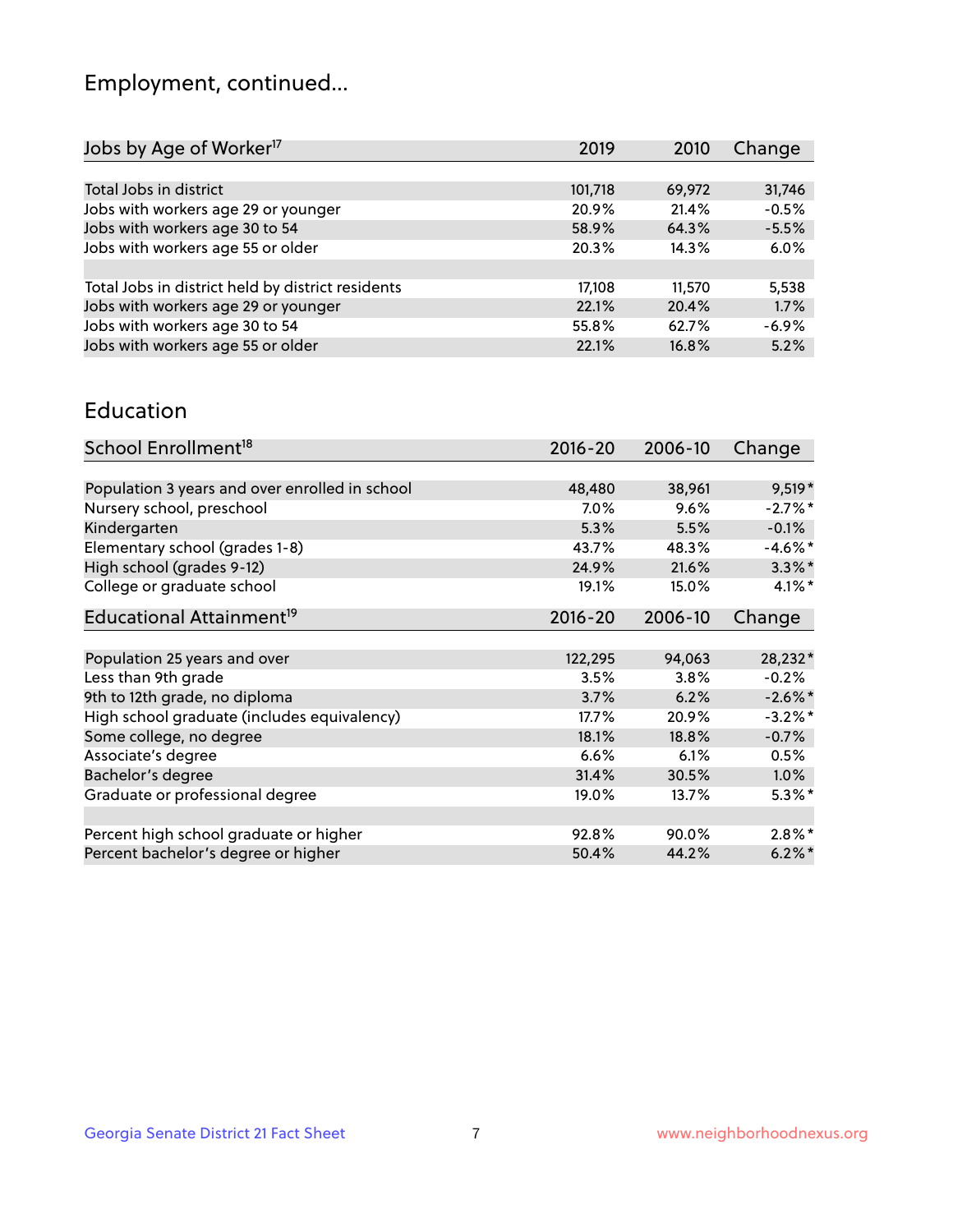## Housing

| Households by Type <sup>20</sup>                     | 2016-20     | 2006-10 | Change     |
|------------------------------------------------------|-------------|---------|------------|
|                                                      |             |         |            |
| <b>Total households</b>                              | 64,346      | 51,752  | 12,594*    |
| Family households (families)                         | 76.5%       | 75.7%   | 0.8%       |
| With own children under 18 years                     | 37.1%       | 39.2%   | $-2.0\%$ * |
| Married-couple family                                | 65.1%       | 63.8%   | 1.3%       |
| With own children of the householder under 18 years  | 31.0%       | 32.4%   | $-1.3%$    |
| Male householder, no wife present, family            | 3.3%        | 4.0%    | $-0.7%$    |
| With own children of the householder under 18 years  | 1.6%        | 1.8%    | $-0.2%$    |
| Female householder, no husband present, family       | 8.1%        | 7.9%    | 0.2%       |
| With own children of the householder under 18 years  | 4.5%        | 5.0%    | $-0.5%$    |
| Nonfamily households                                 | 23.5%       | 24.3%   | $-0.8%$    |
| Householder living alone                             | 18.8%       | 20.6%   | $-1.7%$    |
| 65 years and over                                    | 6.6%        | 6.2%    | 0.5%       |
| Households with one or more people under 18 years    | 39.5%       | 41.8%   | $-2.3\%$ * |
| Households with one or more people 65 years and over | 24.6%       | 17.5%   | $7.1\%$ *  |
| Average household size                               | 2.80        | 2.75    | $0.05*$    |
| Average family size                                  | 3.23        | 3.20    | 0.02       |
|                                                      |             |         |            |
| Housing Occupancy <sup>21</sup>                      | $2016 - 20$ | 2006-10 | Change     |
| Total housing units                                  | 67,670      | 56,828  | 10,842*    |
| Occupied housing units                               | 95.1%       | 91.1%   | 4.0%*      |
| Vacant housing units                                 | 4.9%        | 8.9%    | $-4.0\%$ * |
|                                                      |             |         |            |
| Homeowner vacancy rate                               | 1.4         | 3.4     | $-2.0*$    |
| Rental vacancy rate                                  | 4.9         | 13.9    | $-9.0*$    |
| Units in Structure <sup>22</sup>                     | 2016-20     | 2006-10 | Change     |
| Total housing units                                  | 67,670      | 56,828  | 10,842*    |
| 1-unit, detached                                     | 74.6%       | 75.0%   | $-0.4%$    |
| 1-unit, attached                                     | 7.7%        | 6.6%    | $1.1\%$ *  |
| 2 units                                              | 0.6%        | 0.5%    | 0.1%       |
| 3 or 4 units                                         | 1.4%        | 1.1%    | 0.4%       |
| 5 to 9 units                                         | 2.5%        | 2.0%    | 0.5%       |
|                                                      |             |         |            |
| 10 to 19 units                                       | 4.5%        | 6.4%    | $-1.9%$ *  |
| 20 or more units                                     | 5.9%        | 6.1%    | $-0.2%$    |
| Mobile home                                          | 2.8%        | 2.4%    | 0.4%       |
| Boat, RV, van, etc.                                  | 0.0%        | $0.0\%$ | 0.0%       |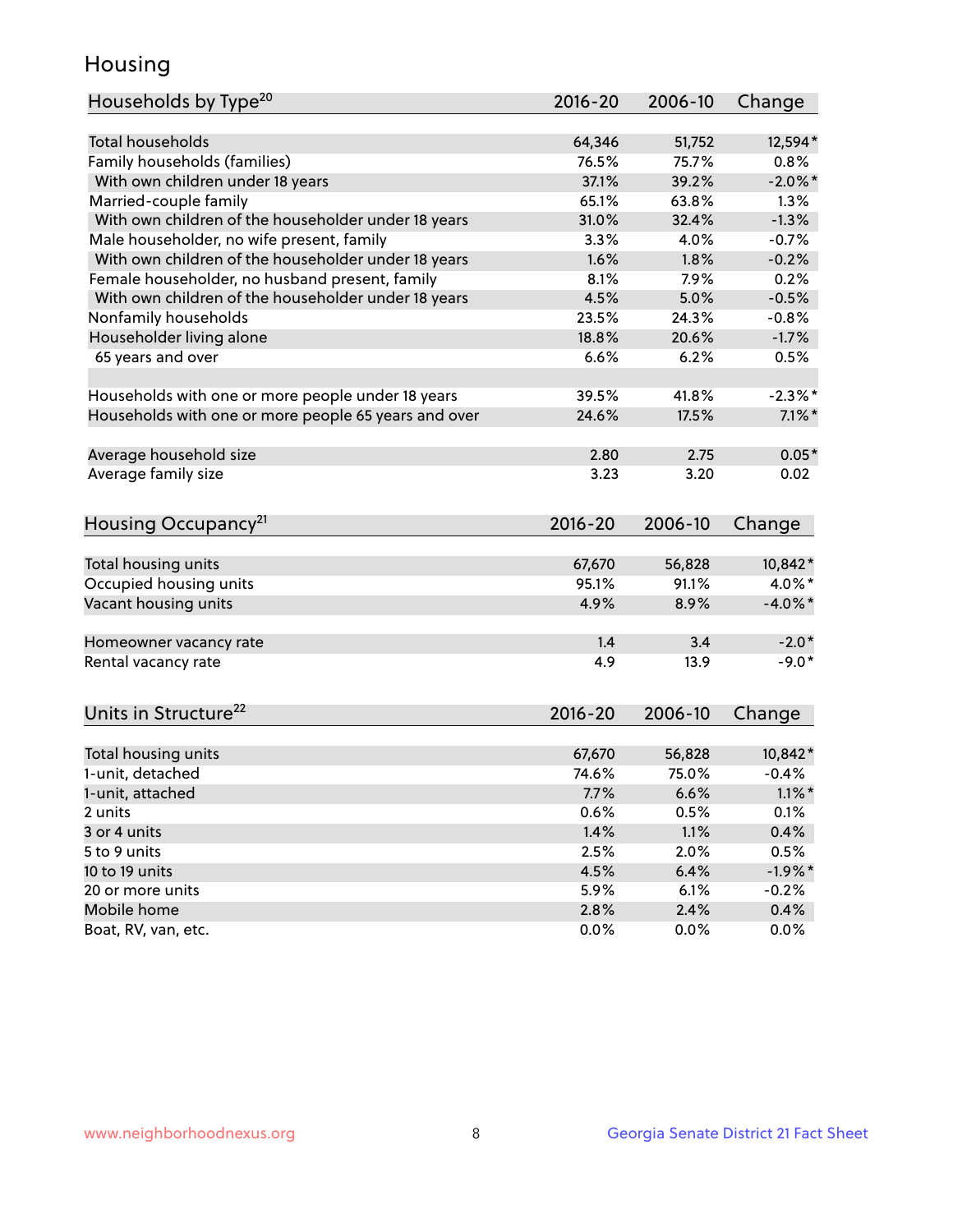## Housing, Continued...

| Year Structure Built <sup>23</sup>             | 2016-20     | 2006-10 | Change     |
|------------------------------------------------|-------------|---------|------------|
| Total housing units                            | 67,670      | 56,828  | 10,842*    |
| Built 2014 or later                            | 9.4%        | (X)     | (X)        |
| Built 2010 to 2013                             | 4.5%        | (X)     | (X)        |
| Built 2000 to 2009                             | 31.4%       | 34.9%   | $-3.5%$ *  |
| Built 1990 to 1999                             | 27.1%       | 32.5%   | $-5.4\%$ * |
| Built 1980 to 1989                             | 13.9%       | 15.4%   | $-1.4%$    |
| Built 1970 to 1979                             | 6.1%        | 7.8%    | $-1.6\%$ * |
| Built 1960 to 1969                             | 3.3%        | 3.5%    | $-0.1%$    |
| Built 1950 to 1959                             | 1.6%        | 2.2%    | $-0.6%$    |
| Built 1940 to 1949                             | 0.8%        | 1.2%    | $-0.4%$    |
| Built 1939 or earlier                          | 1.8%        | 2.6%    | $-0.8%$    |
|                                                |             |         |            |
| Housing Tenure <sup>24</sup>                   | $2016 - 20$ | 2006-10 | Change     |
| Occupied housing units                         | 64,346      | 51,752  | 12,594*    |
| Owner-occupied                                 | 76.9%       | 77.5%   | $-0.7%$    |
| Renter-occupied                                | 23.1%       | 22.5%   | 0.7%       |
|                                                |             |         |            |
| Average household size of owner-occupied unit  | 2.87        | 2.84    | 0.03       |
| Average household size of renter-occupied unit | 2.58        | 2.45    | 0.12       |
| Residence 1 Year Ago <sup>25</sup>             | 2016-20     | 2006-10 | Change     |
| Population 1 year and over                     | 180,235     | 141,824 | 38,412*    |
| Same house                                     | 87.0%       | 85.1%   | $1.9\%$ *  |
| Different house in the U.S.                    | 12.0%       | 14.2%   | $-2.1\%$ * |
| Same county                                    | 6.0%        | 6.4%    | $-0.4%$    |
| Different county                               | 6.0%        | 7.7%    | $-1.7%$ *  |
| Same state                                     | 3.5%        | 3.3%    | 0.3%       |
| Different state                                | 2.5%        | 4.4%    | $-2.0\%$ * |
| Abroad                                         | 1.0%        | 0.8%    | 0.2%       |
| Value of Housing Unit <sup>26</sup>            | $2016 - 20$ | 2006-10 | Change     |
|                                                |             |         |            |
| Owner-occupied units                           | 49,466      | 40,126  | $9,340*$   |
| Less than \$50,000                             | 1.8%        | 1.6%    | 0.2%       |
| \$50,000 to \$99,999                           | 2.4%        | 2.5%    | $-0.1%$    |
| \$100,000 to \$149,999                         | 4.1%        | 9.3%    | $-5.1\%$ * |
| \$150,000 to \$199,999                         | 8.9%        | 15.3%   | $-6.4\%$ * |
| \$200,000 to \$299,999                         | 22.6%       | 25.4%   | $-2.8\%$ * |
| \$300,000 to \$499,999                         | 33.6%       | 27.2%   | $6.4\% *$  |
| \$500,000 to \$999,999                         | 22.4%       | 16.2%   | $6.2\%$ *  |
| \$1,000,000 or more                            | 4.2%        | 2.6%    | $1.6\%$ *  |
| Median (dollars)                               | 354,803     | 281,735 | 73,068*    |
| Mortgage Status <sup>27</sup>                  | $2016 - 20$ | 2006-10 | Change     |
| Owner-occupied units                           | 49,466      | 40,126  | $9,340*$   |
| Housing units with a mortgage                  | 74.7%       | 80.4%   | $-5.6\%$ * |
| Housing units without a mortgage               | 25.3%       | 19.6%   | $5.6\%$ *  |
|                                                |             |         |            |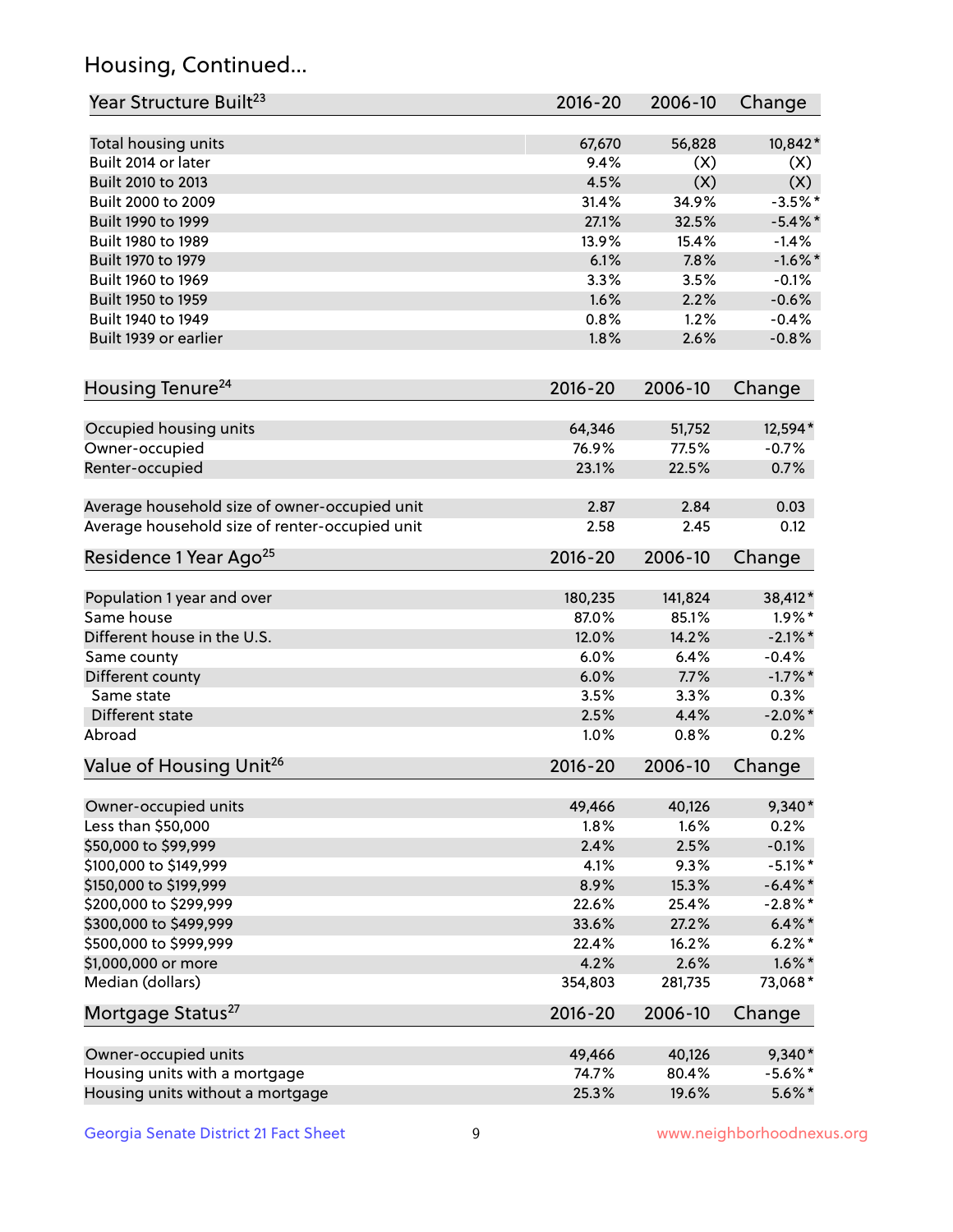## Housing, Continued...

| Selected Monthly Owner Costs <sup>28</sup>                                            | 2016-20     | 2006-10 | Change      |
|---------------------------------------------------------------------------------------|-------------|---------|-------------|
| Housing units with a mortgage                                                         | 36,958      | 32,242  | 4,716*      |
| Less than \$300                                                                       | 0.5%        | 0.1%    | 0.4%        |
| \$300 to \$499                                                                        | 0.5%        | 0.6%    | $-0.1%$     |
| \$500 to \$999                                                                        | 6.6%        | 7.0%    | $-0.4%$     |
| \$1,000 to \$1,499                                                                    | 20.3%       | 20.6%   | $-0.3%$     |
| \$1,500 to \$1,999                                                                    | 21.5%       | 23.0%   | $-1.5%$     |
| \$2,000 to \$2,999                                                                    | 32.2%       | 29.2%   | $3.0\%$ *   |
| \$3,000 or more                                                                       | 18.4%       | 19.5%   | $-1.1%$     |
| Median (dollars)                                                                      | 2,018       | 1,971   | $46*$       |
| Housing units without a mortgage                                                      | 12,508      | 7,883   | $4,624*$    |
| Less than \$150                                                                       | 1.0%        | 2.3%    | $-1.2%$     |
| \$150 to \$249                                                                        | 6.0%        | 11.4%   | $-5.4%$     |
| \$250 to \$349                                                                        | 11.8%       | 15.0%   | $-3.1%$     |
| \$350 to \$499                                                                        | 24.5%       | 28.5%   | $-4.0%$     |
| \$500 to \$699                                                                        | 21.8%       | 22.9%   | $-1.1%$     |
| \$700 or more                                                                         | 34.9%       | 20.0%   | 14.9%*      |
| Median (dollars)                                                                      | 547         | 464     | $83*$       |
| Selected Monthly Owner Costs as a Percentage of<br>Household Income <sup>29</sup>     | $2016 - 20$ | 2006-10 | Change      |
| Housing units with a mortgage (excluding units where<br>SMOCAPI cannot be computed)   | 36,876      | 32,121  | 4,755*      |
| Less than 20.0 percent                                                                | 53.6%       | 36.8%   | $16.8\%$ *  |
| 20.0 to 24.9 percent                                                                  | 17.3%       | 16.3%   | $1.0\%$     |
| 25.0 to 29.9 percent                                                                  | 8.8%        | 11.0%   | $-2.2\%$ *  |
| 30.0 to 34.9 percent                                                                  | 5.4%        | 9.3%    | $-3.9\%$ *  |
| 35.0 percent or more                                                                  | 14.9%       | 26.5%   | $-11.6\%$ * |
| Not computed                                                                          | 82          | 121     | $-39$       |
| Housing unit without a mortgage (excluding units where<br>SMOCAPI cannot be computed) | 12,350      | 7,771   | 4,578*      |
| Less than 10.0 percent                                                                | 60.9%       | 42.9%   | 17.9%*      |
| 10.0 to 14.9 percent                                                                  | 15.9%       | 18.4%   | $-2.6%$     |
| 15.0 to 19.9 percent                                                                  | 6.3%        | 11.0%   | $-4.7%$ *   |
| 20.0 to 24.9 percent                                                                  | 4.9%        | 9.6%    | $-4.8\%$ *  |
| 25.0 to 29.9 percent                                                                  | 2.7%        | 3.5%    | $-0.8%$     |
| 30.0 to 34.9 percent                                                                  | 2.5%        | 2.7%    | $-0.2%$     |
| 35.0 percent or more                                                                  | 6.8%        | 11.8%   | $-4.9%$     |
| Not computed                                                                          | 158         | 112     | 46          |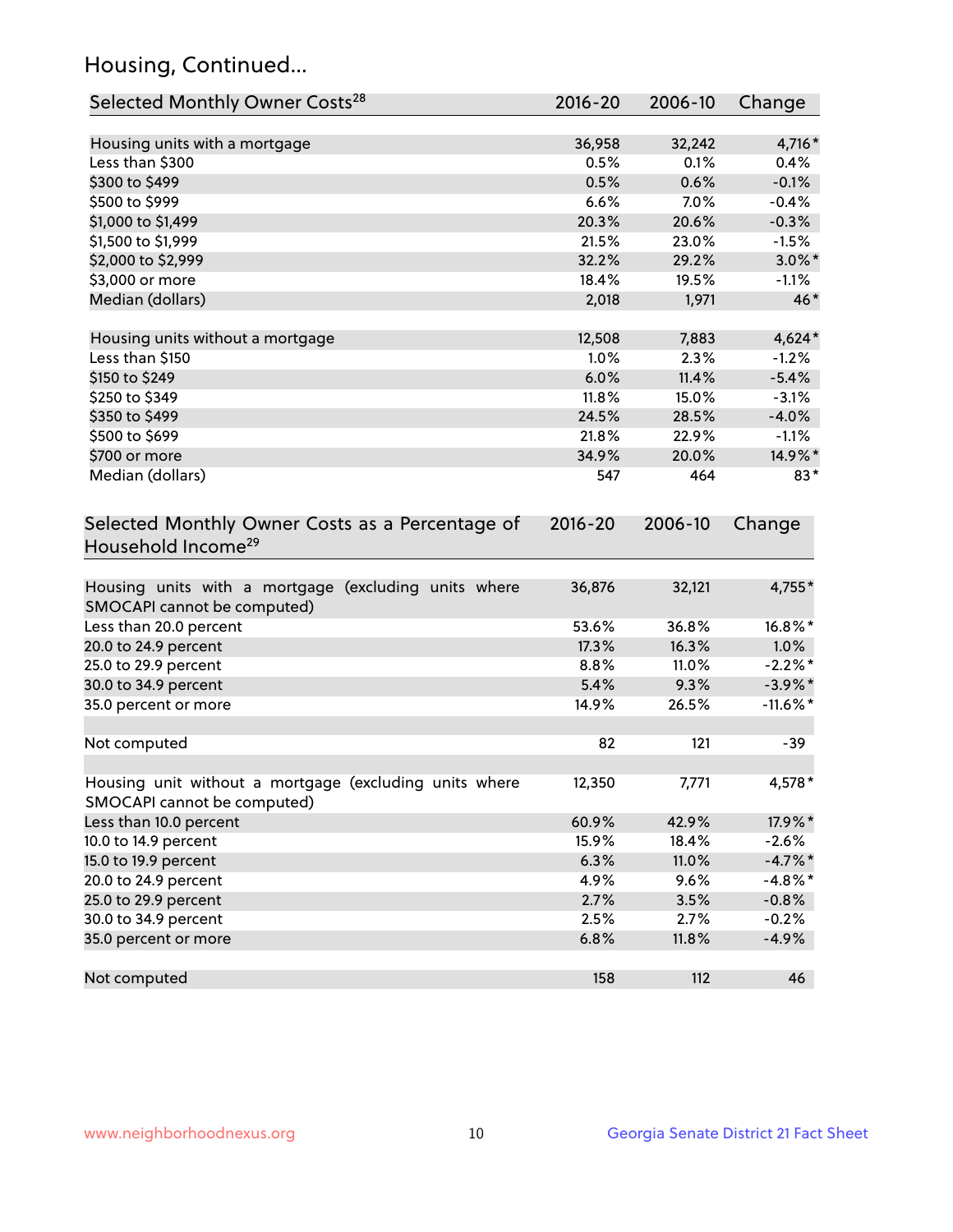## Housing, Continued...

| Gross Rent <sup>30</sup>   | 2016-20 | 2006-10 | Change      |
|----------------------------|---------|---------|-------------|
|                            |         |         |             |
| Occupied units paying rent | 14,203  | 11,192  | $3,011*$    |
| Less than \$200            | 0.1%    | 0.4%    | $-0.3%$     |
| \$200 to \$499             | 2.4%    | 3.3%    | $-0.9%$     |
| \$500 to \$749             | 4.6%    | 15.5%   | $-10.9%$    |
| \$750 to \$999             | 10.9%   | 35.9%   | $-25.0\%$ * |
| \$1,000 to \$1,499         | 48.0%   | 36.4%   | $11.6\%$ *  |
| \$1,500 to \$1,999         | 23.2%   | 6.0%    | 17.2%*      |
| \$2,000 or more            | 10.7%   | 2.4%    | $8.3\%$ *   |
| Median (dollars)           | 1,356   | 1,172   | $184*$      |
|                            |         |         |             |
| No rent paid               | 677     | 434     | 243         |

| Gross Rent as a Percentage of Household Income <sup>31</sup>                   | $2016 - 20$ | 2006-10 | Change     |
|--------------------------------------------------------------------------------|-------------|---------|------------|
|                                                                                |             |         |            |
| Occupied units paying rent (excluding units where GRAPI<br>cannot be computed) | 14,100      | 11,114  | 2,986*     |
| Less than 15.0 percent                                                         | 11.4%       | 19.1%   | $-7.7\%$ * |
| 15.0 to 19.9 percent                                                           | 16.0%       | 10.7%   | $5.3\%$ *  |
| 20.0 to 24.9 percent                                                           | 15.9%       | 15.7%   | 0.2%       |
| 25.0 to 29.9 percent                                                           | 13.0%       | 9.7%    | 3.3%       |
| 30.0 to 34.9 percent                                                           | 9.2%        | 9.5%    | $-0.3%$    |
| 35.0 percent or more                                                           | 34.5%       | 35.3%   | $-0.8%$    |
|                                                                                |             |         |            |
| Not computed                                                                   | 780         | 513     | 268        |

## Transportation

| Commuting to Work <sup>32</sup>           | 2016-20 | 2006-10 | Change    |
|-------------------------------------------|---------|---------|-----------|
|                                           |         |         |           |
| Workers 16 years and over                 | 89,044  | 68,637  | 20,407*   |
| Car, truck, or van - drove alone          | 75.0%   | 77.7%   | $-2.7%$ * |
| Car, truck, or van - carpooled            | 7.7%    | 9.2%    | $-1.5%$ * |
| Public transportation (excluding taxicab) | 0.7%    | 0.8%    | $-0.1%$   |
| Walked                                    | 1.0%    | 1.1%    | $-0.1%$   |
| Other means                               | $1.0\%$ | 0.9%    | 0.1%      |
| Worked at home                            | 14.6%   | 10.2%   | 4.5%*     |
|                                           |         |         |           |
| Mean travel time to work (minutes)        | 31.7    | 30.6    | $1.1*$    |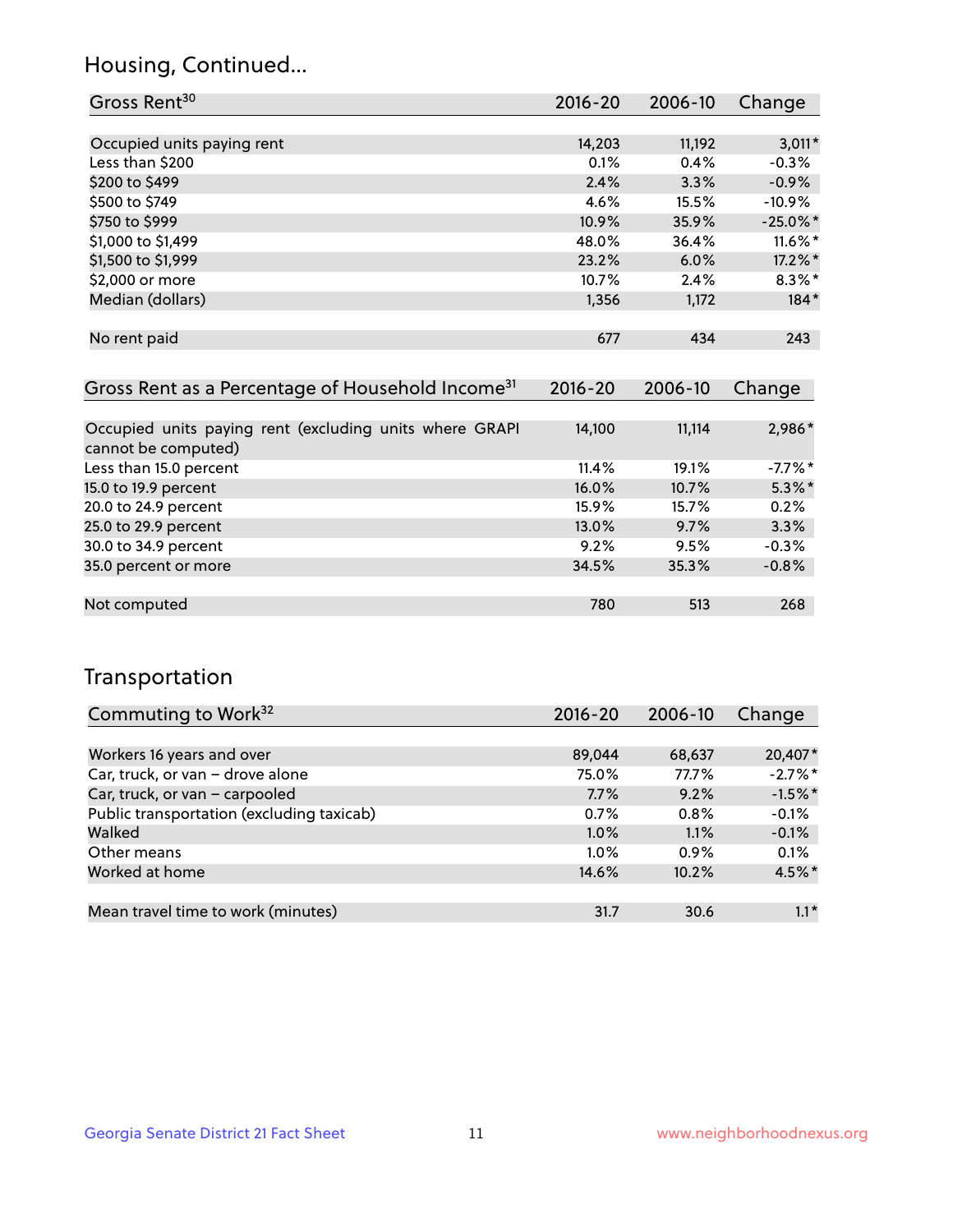## Transportation, Continued...

| Vehicles Available <sup>33</sup> | $2016 - 20$ | 2006-10 | Change     |
|----------------------------------|-------------|---------|------------|
|                                  |             |         |            |
| Occupied housing units           | 64,346      | 51.752  | 12,594*    |
| No vehicles available            | 3.3%        | 2.7%    | 0.6%       |
| 1 vehicle available              | 22.3%       | 26.0%   | $-3.6\%$ * |
| 2 vehicles available             | 44.3%       | 46.7%   | $-2.4\%$ * |
| 3 or more vehicles available     | 30.0%       | 24.6%   | $5.4\%$ *  |

#### Health

| Health Insurance coverage <sup>34</sup>                 | 2016-20 |
|---------------------------------------------------------|---------|
|                                                         |         |
| Civilian Noninstitutionalized Population                | 181,001 |
| With health insurance coverage                          | 90.6%   |
| With private health insurance coverage                  | 80.0%   |
| With public health coverage                             | 20.3%   |
| No health insurance coverage                            | 9.4%    |
| Civilian Noninstitutionalized Population Under 19 years | 49,472  |
| No health insurance coverage                            | 5.9%    |
| Civilian Noninstitutionalized Population 19 to 64 years | 108,687 |
| In labor force:                                         | 86,851  |
| Employed:                                               | 83,301  |
| With health insurance coverage                          | 88.4%   |
| With private health insurance coverage                  | 87.5%   |
| With public coverage                                    | 2.4%    |
| No health insurance coverage                            | 11.6%   |
| Unemployed:                                             | 3,550   |
| With health insurance coverage                          | 71.5%   |
| With private health insurance coverage                  | 64.7%   |
| With public coverage                                    | 8.6%    |
| No health insurance coverage                            | 28.5%   |
| Not in labor force:                                     | 21,836  |
| With health insurance coverage                          | 85.8%   |
| With private health insurance coverage                  | 75.0%   |
| With public coverage                                    | 17.2%   |
| No health insurance coverage                            | 14.2%   |